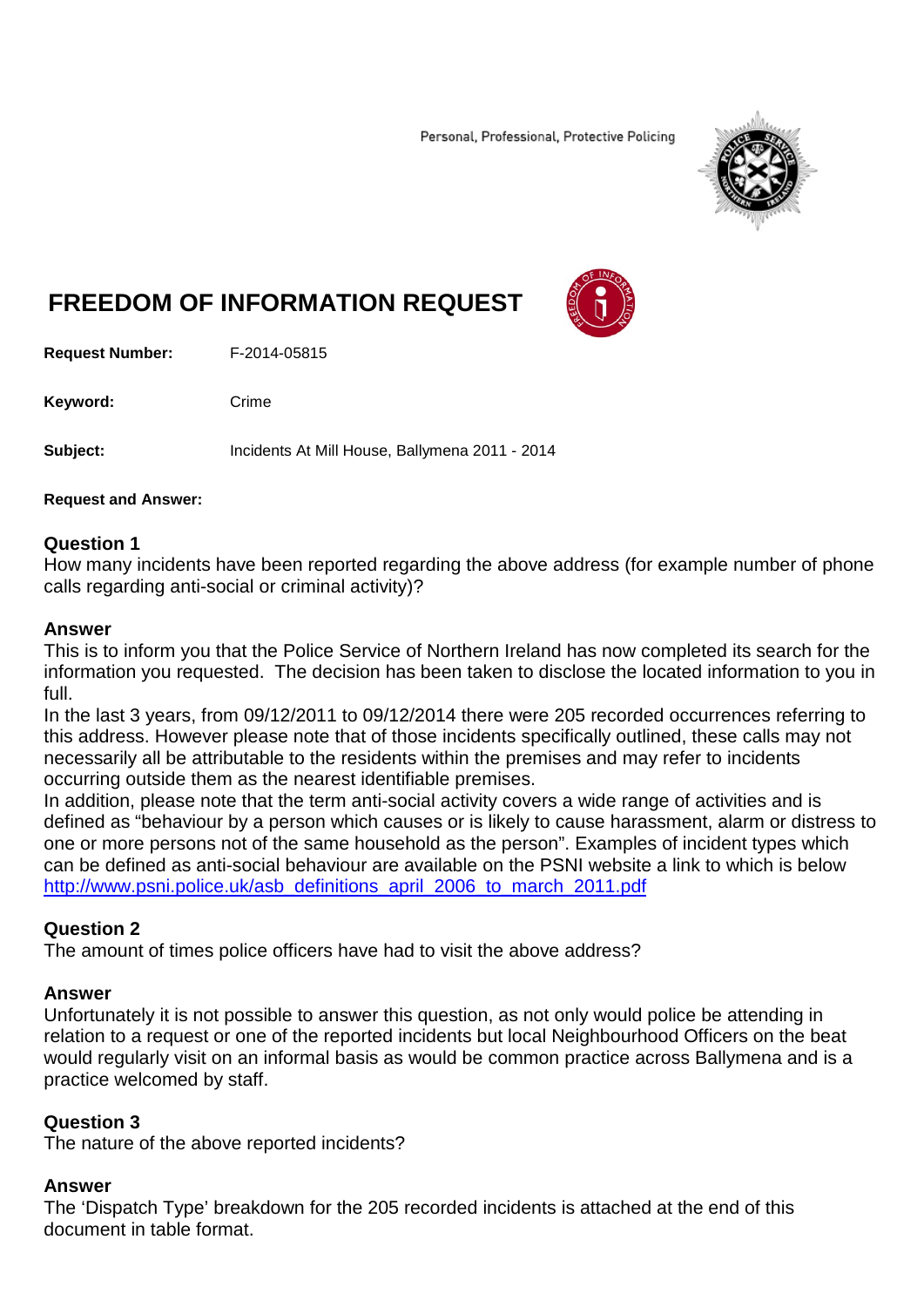## **Question 4**

The outcome of the reported incidents?

## **Clarification**

I have received a response from the record keeper of the information that you have requested and have been advised that in relation to your fourth question for the 'outcome of the reported incidents' that to obtain this data would require a manual inspection of the records for all of the incidents reported to the PSNI for the three year period requested and that to do so would result in your request response exceeding the FOI legislative cost of 18 hours. However they have advised that it would not be over cost to provide the answers to all of the other questions in your request and have asked, if you are happy for us to do so, that the FOI request be refined to take out the question related to the 'Outcome of the reported incidents'? Please advise us if this acceptable to you and if so we will continue to process the other questions asked in your FOI request. Response: I am happy to proceed with the request with that question omitted.

If you have any queries regarding your request or the decision please do not hesitate to contact me on 028 9070 0164. When contacting the Freedom of Information Team, please quote the reference number listed at the beginning of this letter.

If you are dissatisfied in any way with the handling of your request, you have the right to request a review. You should do this as soon as possible, or in any case within two months of the date of issue of this letter. In the event that you require a review to be undertaken, you can do so by writing to the Head of Freedom of Information, PSNI Headquarters, 65 Knock Road, Belfast, BT5 6LE or by emailing [foi@psni.pnn.police.uk.](mailto:foi@psni.pnn.police.uk)

If following an internal review, carried out by an independent decision maker, you were to remain dissatisfied in any way with the handling of the request you may make a complaint, under Section 50 of the Freedom of Information Act, to the Information Commissioner's Office and ask that they investigate whether the PSNI has complied with the terms of the Freedom of Information Act. You can write to the Information Commissioner at Information Commissioner's Office, Wycliffe House, Water Lane, Wilmslow, Cheshire, SK9 5AF. In most circumstances the Information Commissioner will not investigate a complaint unless an internal review procedure has been carried out, however the Commissioner has the option to investigate the matter at his discretion.

Please be advised that PSNI replies under Freedom of Information may be released into the public domain via our website @ [www.psni.police.uk](http://www.psni.police.uk/)

Personal details in respect of your request have, where applicable, been removed to protect confidentiality.